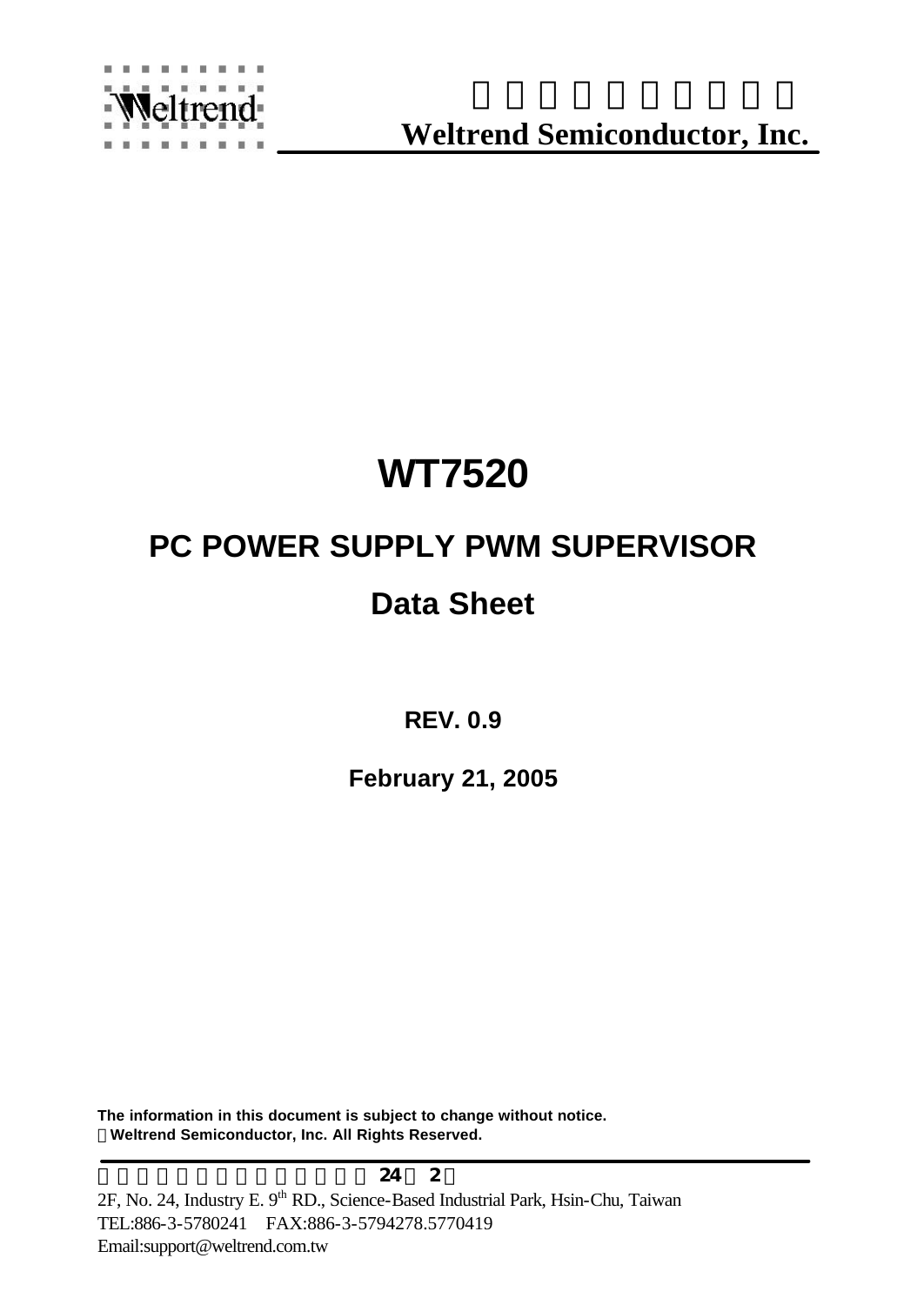

#### **GENERAL DESCRIPTION**

The WT7520 is a pulse–width modulation (PWM) control circuit with complete protection circuits for used in the SMPS (Switched Mode Power Supply). It contains various functions, which are Over Voltage Protection, Under Voltage Protection, Power Good Output (PGO), Remote On/Off control and etc. It can minimize external components of switching power supply systems in personal computer.

Over Voltage Protection (OVP) monitors 3.3V, 5V, 12V and PT input voltage level. Under Voltage Protection (UVP) monitors 3.3V, 5V and 12V input voltage level. Power Good Output monitors the voltage level of power supply.

## **FEATURES**

- Complete PWM Control and Protection Circuitry
- Over Voltage Protection for 3.3V / 5V / 12V / PT
- Under Voltage Protection for 3.3V / 5V / 12V
- 280ms PG Time Delay
- Power Good Output is Open Drain Output
- PWM Control Output are Open Drain Output
- 280 mS Time Delay for UVP
- Remote ON/OFF function De–bounce Time
- Soft-Start function built-in
- 16-Pin Dual In-line Package

#### **PIN CONFIGURATION**



| <b>Ordering Number</b> | Package Type |  |  |  |
|------------------------|--------------|--|--|--|
| WT7520                 | DIP 16       |  |  |  |

**Weltrend Semiconductor, Inc.**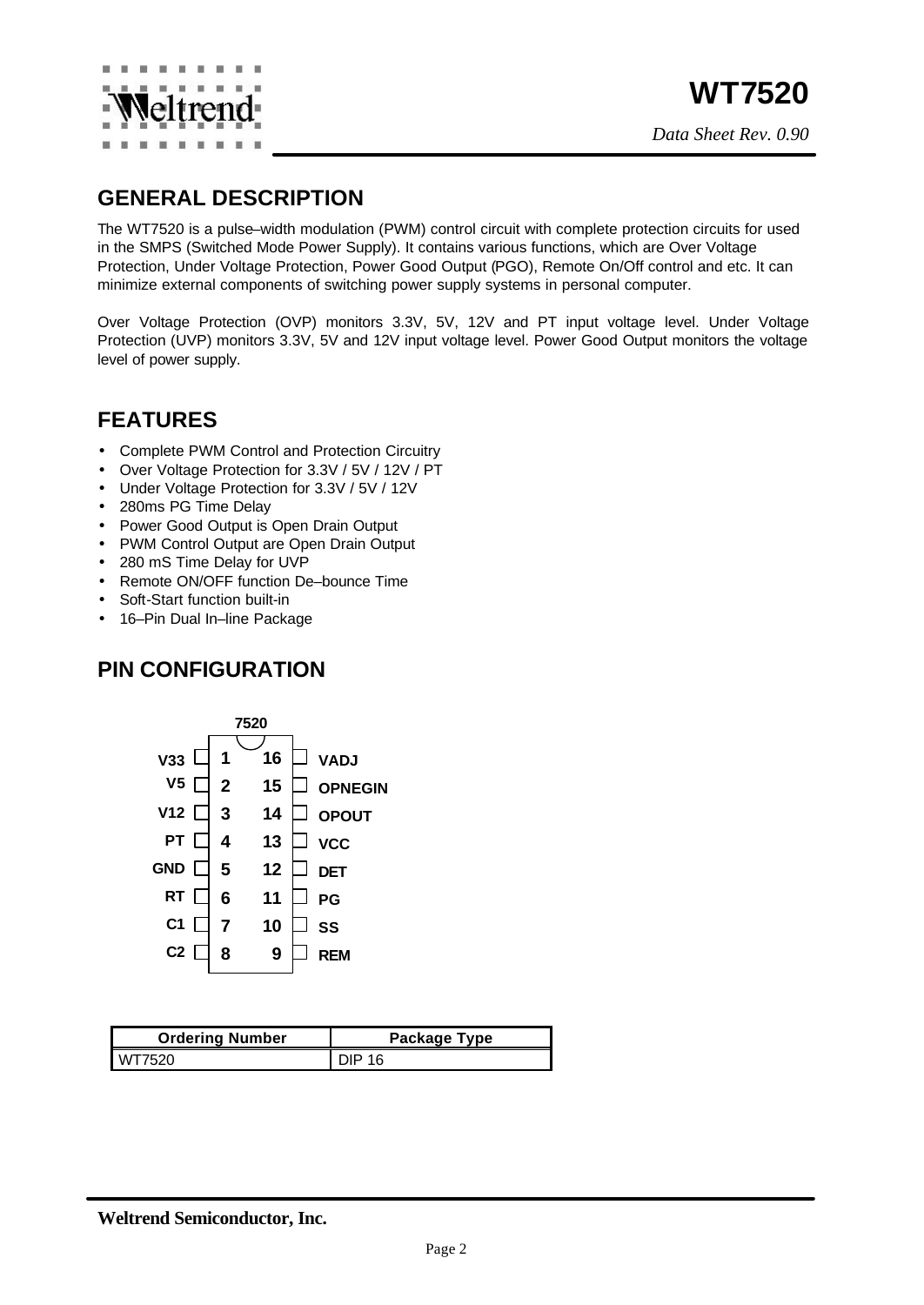## **PIN DESCRIPTION**

| Pin No.        | <b>Pin Name</b> | TYPE      | <b>FUNCTION</b>                                               |  |
|----------------|-----------------|-----------|---------------------------------------------------------------|--|
|                | V <sub>33</sub> | I         | OVP/UVP input FOR 3.3V.                                       |  |
| $\overline{2}$ | V5              |           | OVP/UVP input for 5V.                                         |  |
| 3              | V12             |           | OVP/UVP input for 12V.                                        |  |
| 4              | PT              |           | Extra OVP protection input.                                   |  |
| 5              | <b>GND</b>      | P         | Ground.                                                       |  |
| 6              | RT              | $\Omega$  | Oscillation frequency set by external resistor.               |  |
| 7              | C1              | $\Omega$  | PWM open drain output 1.                                      |  |
| 8              | C <sub>2</sub>  | $\Omega$  | PWM open drain output 2.                                      |  |
| 9              | <b>REM</b>      | I         | Remote on/off input.                                          |  |
|                |                 |           | REM="low" that means the main SMPS is turned-on.              |  |
|                |                 |           | REM="high", the main SMPS is turned-off.                      |  |
| 10             | SS              | $\Omega$  | Soft start function set by external capacitor.                |  |
| 11             | PG              | $\Omega$  | Power good signal.                                            |  |
|                |                 |           | PG="high" means "power good".                                 |  |
|                |                 |           | PG="low" means "power fail".                                  |  |
| 12             | <b>DET</b>      | T         | Extra protection input.                                       |  |
| 13             | <b>VCC</b>      | ${\bf P}$ | Supply voltage.                                               |  |
| 14             | <b>OPOUT</b>    | $\Omega$  | OP compensation output.                                       |  |
| 15             | <b>OPNEGIN</b>  | I         | OP compensation negative input.                               |  |
| 16             | VADJ            |           | OP compensation positive input, feedback voltage sense input. |  |

#### \*The difference between WT7905 and WT7520

| <b>ITEM</b>                                    | WT7905                         | WT7520                          |  |  |
|------------------------------------------------|--------------------------------|---------------------------------|--|--|
| $Pin-6$                                        | CT; external capacitor         | RT; external resistor           |  |  |
| (PWM frequency)                                |                                | (ex. 120k                       |  |  |
| $Pin-10$                                       | TPG; external capacitor        | SS; external capacitor          |  |  |
|                                                | (PG delay-time function)       | (Soft-start function)           |  |  |
| OVP-3.3V,5V,12V                                | $100us$ (Typ.)                 | $510us$ (Typ.)                  |  |  |
| UVP-3.3V,5V,12V                                | $100us$ (Typ.)                 | $110us$ (Typ.)                  |  |  |
| Set by internal circuit<br>Soft-Start function |                                | Set by external capacitor       |  |  |
|                                                |                                | $(Pin-10:SS)$                   |  |  |
| $Pin-4$                                        | PT default 0.8V (with internal | PT default 0.8V. (with internal |  |  |
| (PT)                                           | voltage divided resistors)     | voltage divided resistors)      |  |  |
|                                                |                                | $(24K+4.6K)$                    |  |  |

**Weltrend Semiconductor, Inc.**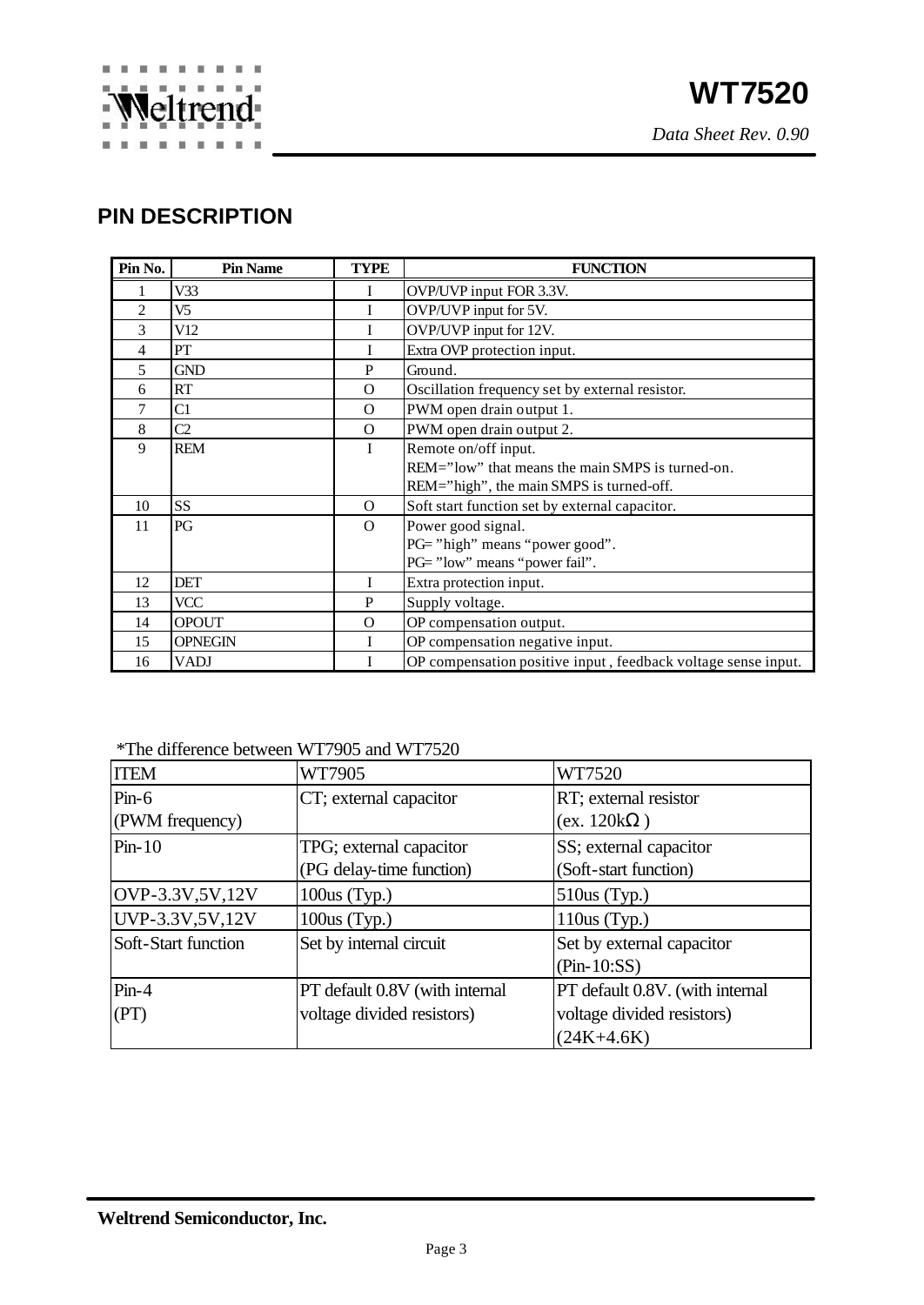

*Data Sheet Rev. 0.90*

### **BLOCK DIAGRAM**



## **ABSOLUTE MAXIMUM RATINGS, VCC=5.5V**

| <b>CHARACTERISTICS</b> | <b>SYMBOL</b> | VALUE           | Unit |
|------------------------|---------------|-----------------|------|
| Supply voltage         | VCC           | 5.5             |      |
| Drain output voltage   | Vcc1, Vcc2    | 5.5             |      |
| Drain output current   | Icc1, Icc2    | 200             | mA   |
| Power dissipation      | Pd            | 200             | mW   |
| Operating temperature  | Topr          | $-10 \sim +70$  |      |
| Storage temperature    | Tstg          | $-65 \sim +150$ |      |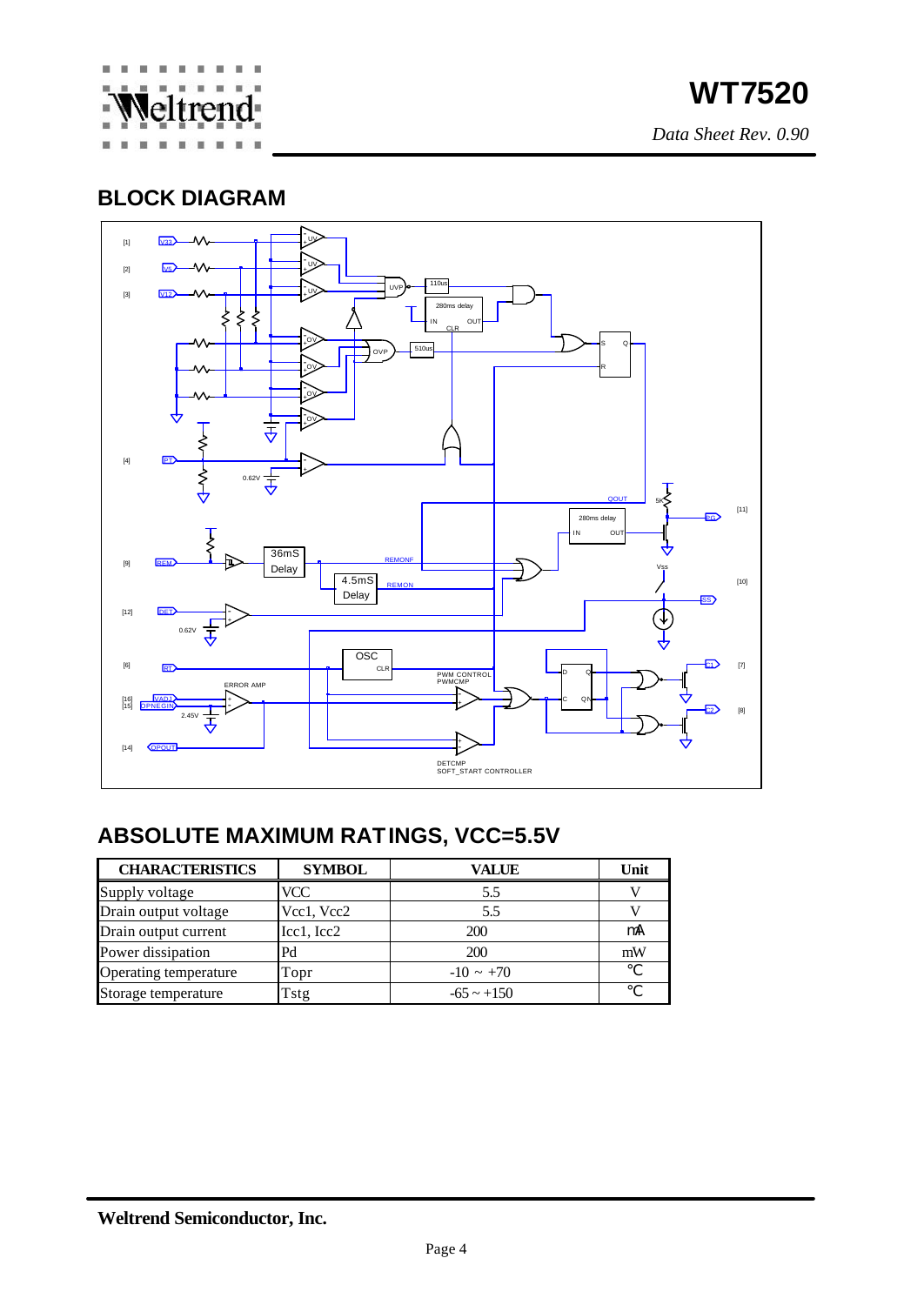## ELECTRICALCHARACTERISTICS, TA=25 , V<sub>cc</sub>=5V,

| <b>CHARACTERISTICS</b>                           | <b>SYMBOL</b>  | <b>TEST CONDITION</b> | Min.    | Typ.           | Max.           | Unit                    |
|--------------------------------------------------|----------------|-----------------------|---------|----------------|----------------|-------------------------|
| DEAD TIME CONTROL SECTION                        |                |                       |         |                |                |                         |
| <b>INPUT THRESHOLD VOLTAGE</b>                   | Vthdt          | ZERO DUTY CYCLE       |         | 3.0            | 3.3            | V                       |
|                                                  |                | MAX. DUTY CYCLE       |         | 0.1            |                |                         |
| <b>ERROR AMP SECTION</b>                         |                |                       |         |                |                |                         |
| CLOSE LOOP VOLTAGE GAIN                          |                | $0.5V \sim 3.5V$      |         | 65             |                | dB                      |
| <b>CROSS OVER POINT</b>                          |                | 0dB                   |         | 320            |                | KHZ                     |
| OPNEG BIAS VOLTAGE                               |                | <b>OPNEG OPEN</b>     | 2.38    | 2.45           | 2.52           | V                       |
| <b>OUTPUT SECTION</b>                            |                |                       |         |                |                |                         |
| <b>OUTPUT SATURATION VOLTAGE</b>                 | Vdssat         | $Id = 200mA$          |         | 1.1            | 1.3            | V                       |
| <b>DRAIN OFF-STATE CURRENT</b>                   | Idoff          | $Vec=Vd=Vs=0V$        |         | $\overline{2}$ | 10             | uA                      |
| <b>RISING TIME</b>                               | Tr             |                       |         | 100            | 200            | ns                      |
| <b>FALLING TIME</b>                              | Tf             |                       |         | 50             | 200            | ns                      |
| PROTECTION SECTION                               |                |                       |         |                |                |                         |
| OVER VOLTAGE PROTECTION OVP                      | V33            |                       | 3.8     | 4.1            | 4.3            | V                       |
|                                                  | V5             |                       | 5.8     | 6.2            | 6.6            | V                       |
|                                                  | V12            |                       | 4.41    | 4.64           | 4.90           | $\overline{\mathbf{V}}$ |
|                                                  | PT             |                       | 1.2     | 1.25           | 1.3            | $\mathbf{V}$            |
| <b>VOLTAGE</b><br><b>UNDER</b><br>PROTECTION V33 |                |                       | 1.78    | 1.98           | 2.18           | $\mathbf{V}$            |
| <b>UVP</b>                                       | V <sub>5</sub> |                       | 2.70    | 3.00           | 3.30           | $\mathbf{V}$            |
|                                                  | V12            |                       | 2.11    | 2.37           | 2.63           | $\mathbf{V}$            |
| UVP DISABLE VOLTAGE                              | ${\cal PT}$    |                       | 0.55    | 0.62           | 0.68           | V                       |
| <b>UVP DELAY TIME</b>                            | Td.uvp         |                       | 100     | 280            | 500            | ns                      |
| <b>REMOTE ON/OFF SECTION</b>                     |                |                       |         |                |                |                         |
| <b>REM HIGH INPUT VOLTAGE</b>                    | Vremh          |                       | 2.0     |                |                | V                       |
| REM LOW INPUT VOLTAGE                            | Vreml          |                       |         |                | 0.8            | V                       |
| REM PULL HIGH VOLTAGE                            | Vremo          |                       | 2.0     |                | 5.25           | V                       |
| <b>REM DELAY TIME</b>                            | Trem           |                       | 30      | 36             | 42             | ns                      |
| <b>REM OFF DELAY TIME</b>                        | Toff           |                       | 3.5     | 4.5            | 5.5            | ns                      |
| POWER GOOD SECTION                               |                |                       |         |                |                |                         |
| DETECTING INPUT VOLTAGE                          | Vdet           |                       | 0.55    | 0.62           | 0.68           | V                       |
| PG OUTPUT PULL-UP RESISTOR                       | Rpup, pg       |                       |         | 5              |                | KQ                      |
| PG OUTPUT LOAD RESISTOR                          | Rpg            |                       | $0.5\,$ | $\,1\,$        | $\overline{2}$ | KΩ                      |
| PG DELAY TIME                                    |                |                       | 150     | 280            | 350            | ns                      |
| OUTPUT SATURATION VOLTAGE                        | Vsat.pg        | $Ipg=10mA$            |         | 0.2            | 0.4            | $\mathbf V$             |
| SOFT START SECTION                               |                |                       |         |                |                |                         |
| <b>SINK CURRENT OF SS</b>                        | Iss.sink       |                       |         | 13             |                | uA                      |
| <b>SOURCE CURRENT OF SS</b>                      | Iss.source     |                       |         | 700            |                | uA                      |
| <b>TOTAL DEVICE</b>                              |                |                       |         |                |                |                         |
| STANDBY SUPPLY CURRENT                           | Icc            |                       |         | 10             | 20             | mA                      |
| <b>OSCILLATION SECTION</b>                       |                |                       |         |                |                |                         |
| <b>OSCILLATION FREQUENCY</b>                     | Fosc           | $RT = 120K$           | 50      |                | 70             | KHZ                     |

**Weltrend Semiconductor, Inc.**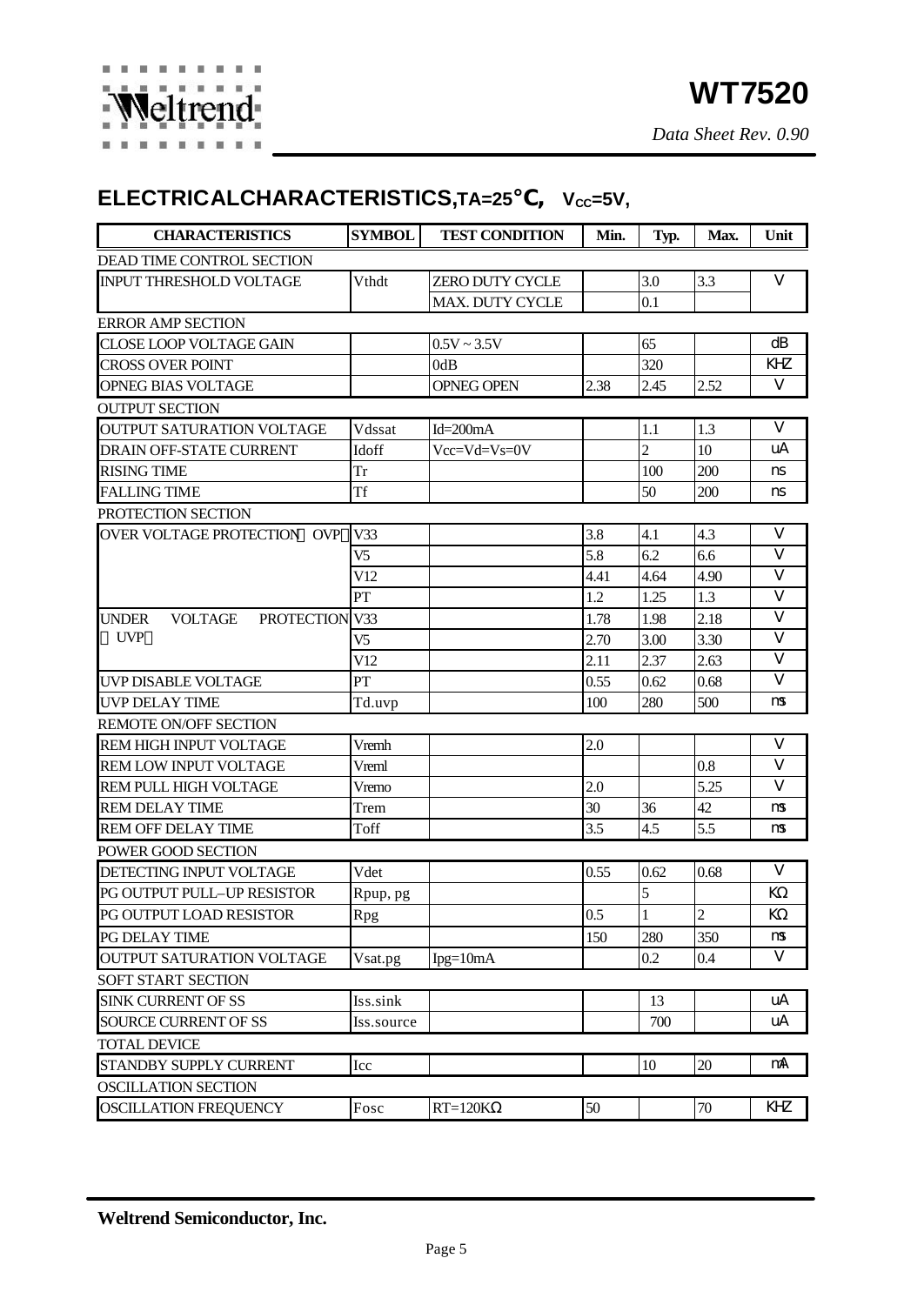

## **APPLICATION NOTE**

1.Input impedance:

| Pin No. Pin Name | Input impedance |
|------------------|-----------------|
| V33              | 47 K            |
| V5               | 73K             |
| V <sub>12</sub>  | 47 K            |
|                  | $24 K + 4.6 K$  |



#### 2.Sawtooth OSC. Funcition:

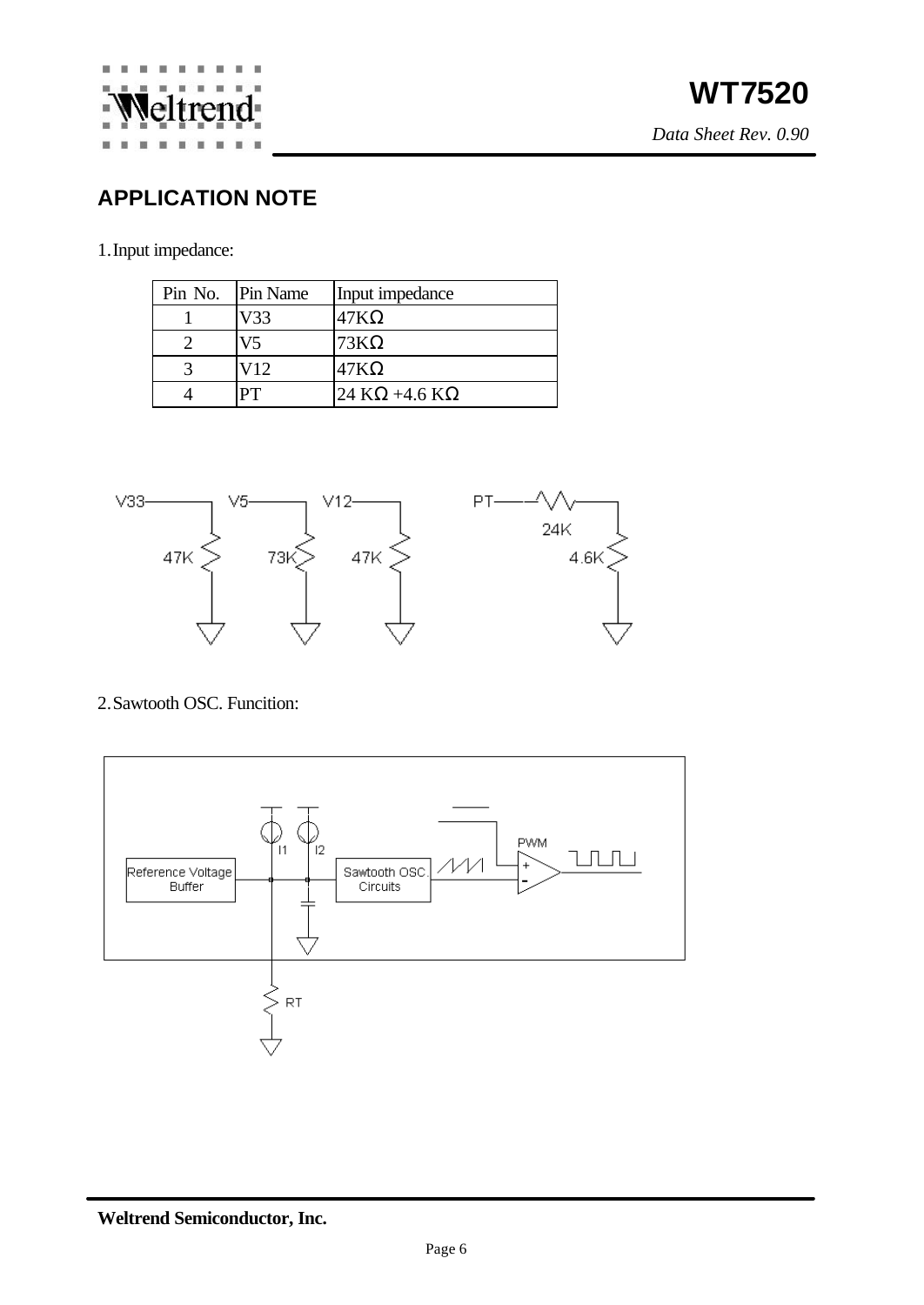

*Data Sheet Rev. 0.90*

#### 3.REMOTE ON/OFF



#### 4. Under Voltage Protection Delay Time



#### 5. Pulse Width Modulation Block

The output pulse width modulation is generated by comparision of the saw–tooth waveform from the capacitor  $C_T$  to the feedback of the voltage.

Therefore, an increase in feedback control signal amplitude cause a linear decrease of the output pulse width. Also, the SS(DTC and Soft-Start) limits the output pulse width. The timing diagram is shown as below:



**Weltrend Semiconductor, Inc.**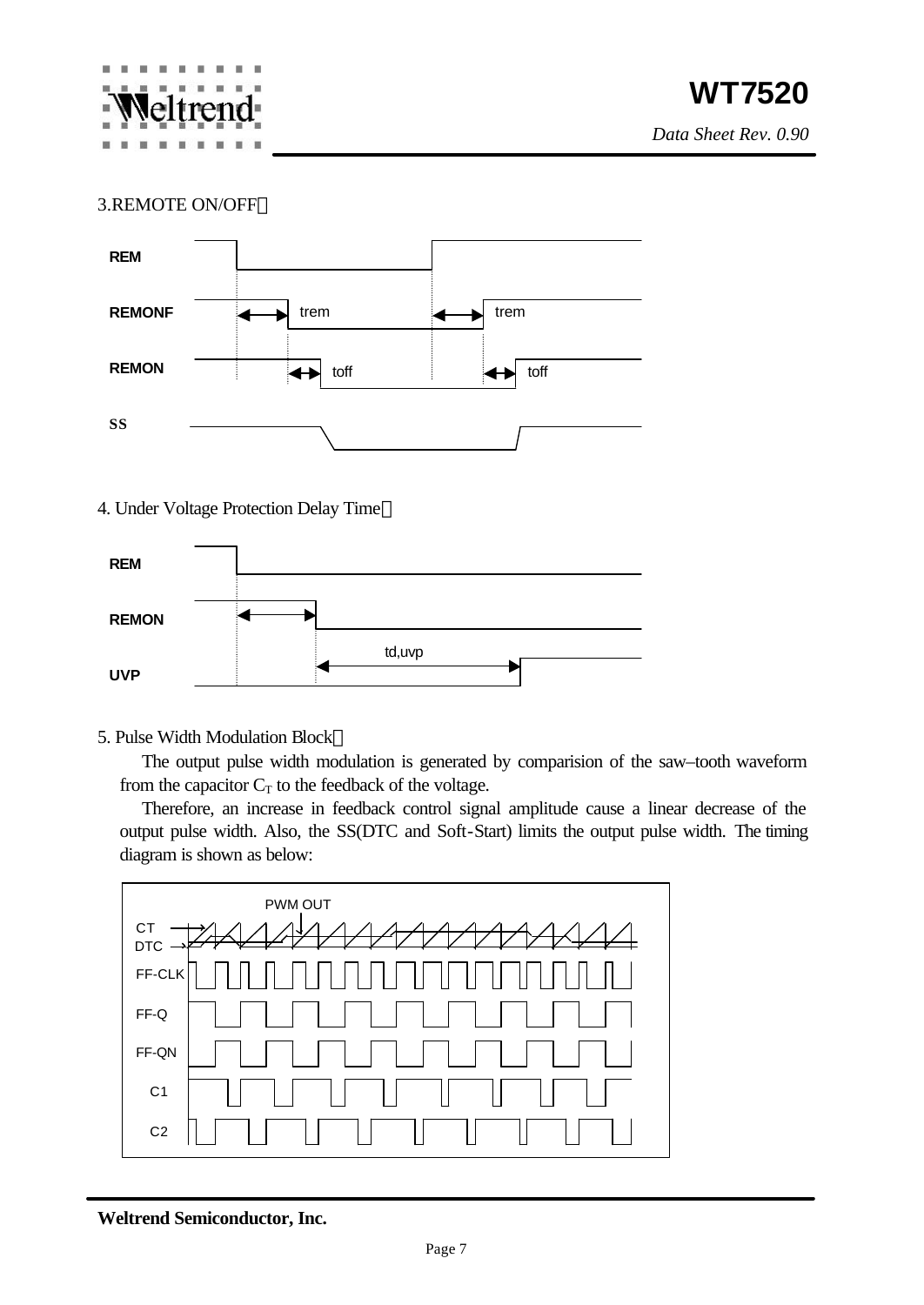

6. The function of "PT":

This signal is prepared for extra OVP/OPP ( $V_{PT} > 1.25V$ ) or another Disable Under Voltage Protection function ( $V_{PT} < 0.62 V$ )

7. Reference Application Ciruit:



8. In some application power system, adding an external resistor (R9) could reduce the peak value spike from the environments to pin 9 (REM) and avoid pin 9 (REM ) damaged by the external noise.